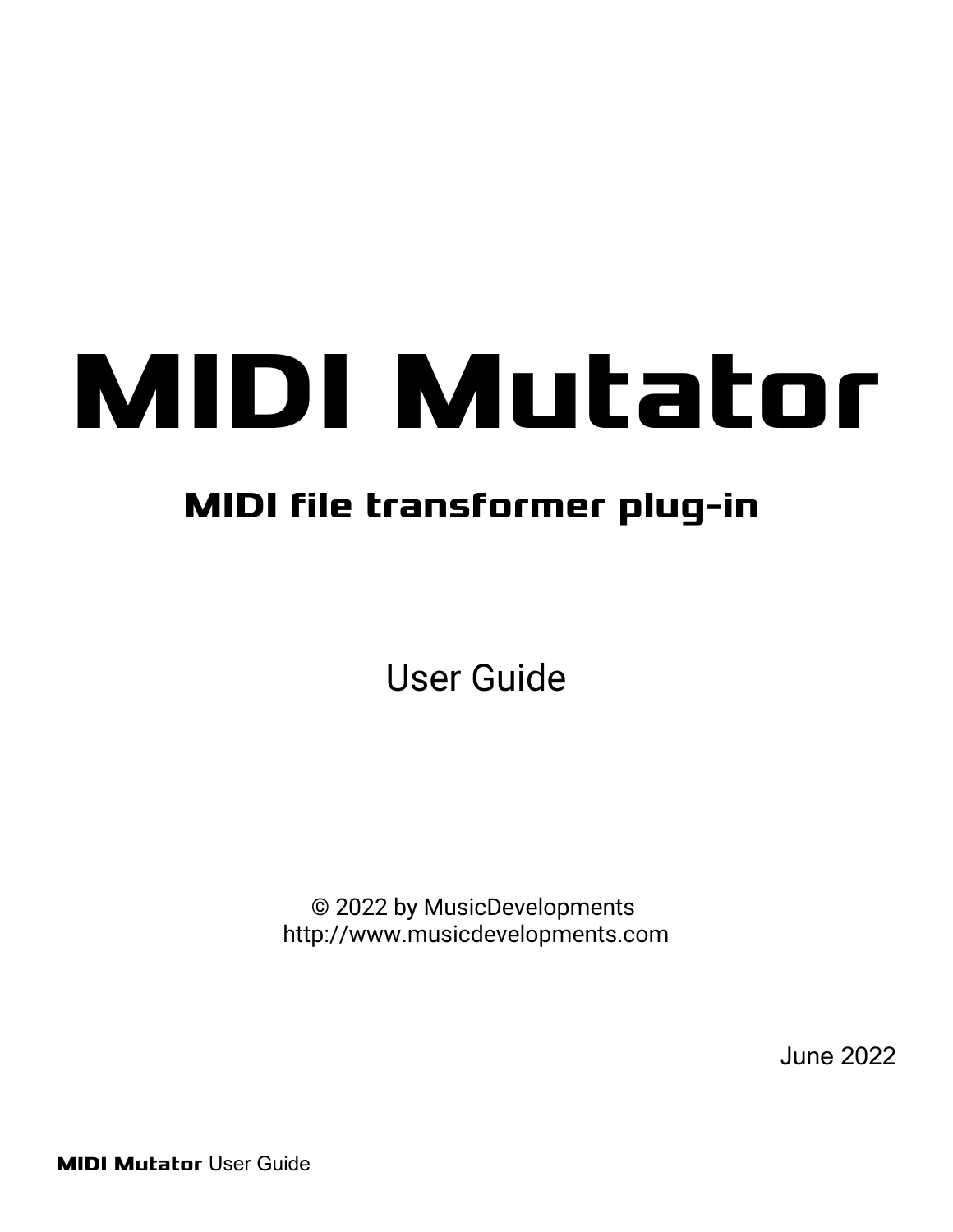#### **Table of Contents**

| Glossary                | $\overline{2}$ |
|-------------------------|----------------|
| Introduction            | 3              |
| <b>Getting started</b>  | $\overline{4}$ |
|                         |                |
|                         |                |
|                         |                |
|                         |                |
|                         |                |
|                         |                |
|                         |                |
| Overview                | 7              |
|                         |                |
|                         |                |
|                         |                |
|                         |                |
|                         |                |
|                         |                |
|                         |                |
| Working with MIDI files | 12             |
|                         |                |
|                         |                |
|                         |                |
|                         |                |
|                         |                |
| <b>Settings</b>         | 17             |
|                         |                |
|                         |                |
|                         |                |
| Support                 | 19             |
|                         |                |
|                         |                |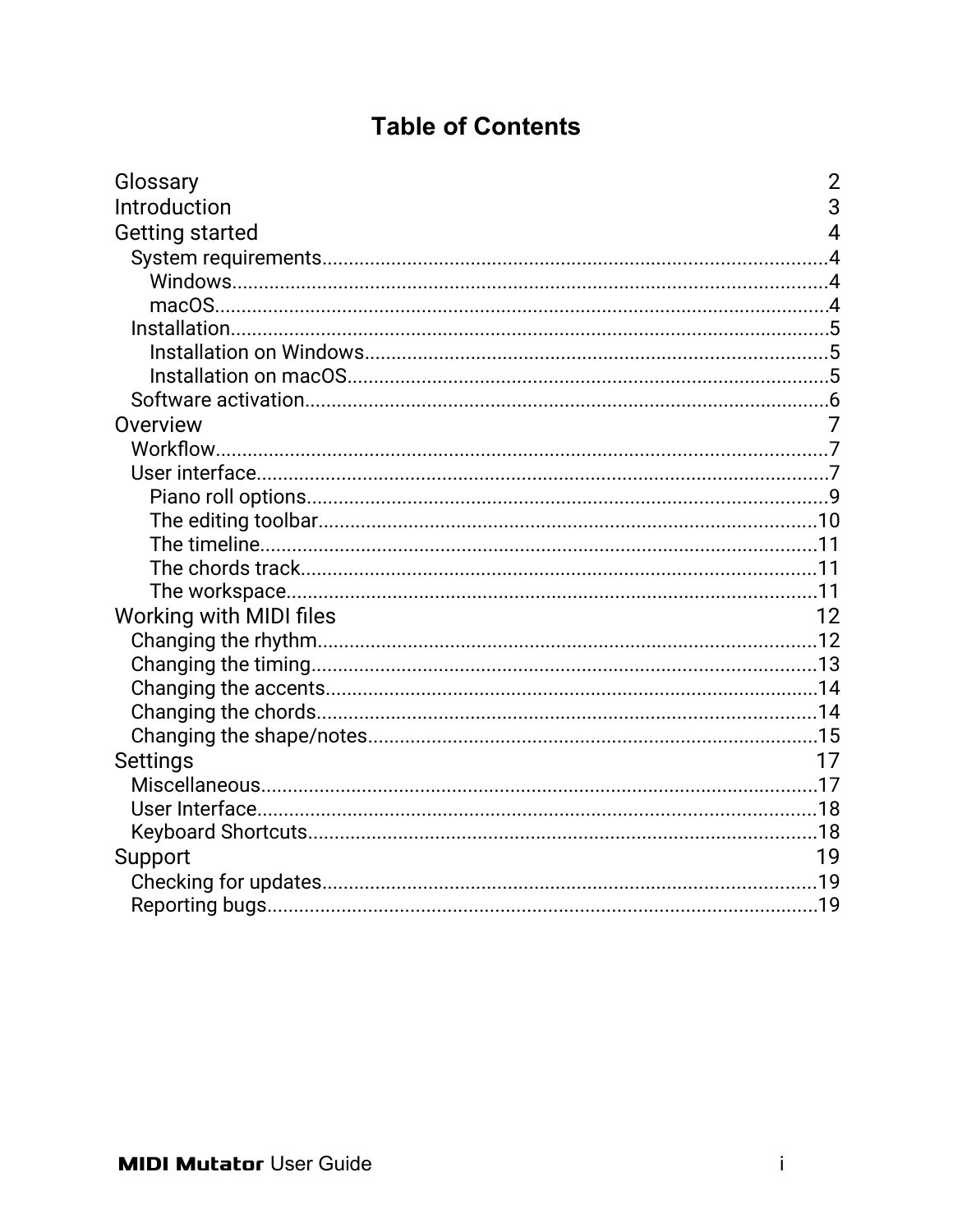## <span id="page-2-0"></span>**Glossary**

Contour Transformations: keep the same basic shape, but make the intervals between notes larger or smaller.

DAW: Digital Audio Workstation, the host application where VST and Audio Unit plugins are loaded.

Event: (as used in this software) an 'event' is multiple notes beginning at the same position, e.g. when a chord is voiced. When changing 'events', all notes are affected that begin at a specific time.

Inversion: horizontal or vertical mirroring of notes. Play the motive upside down or right to left. The latter is also called 'retrograde'.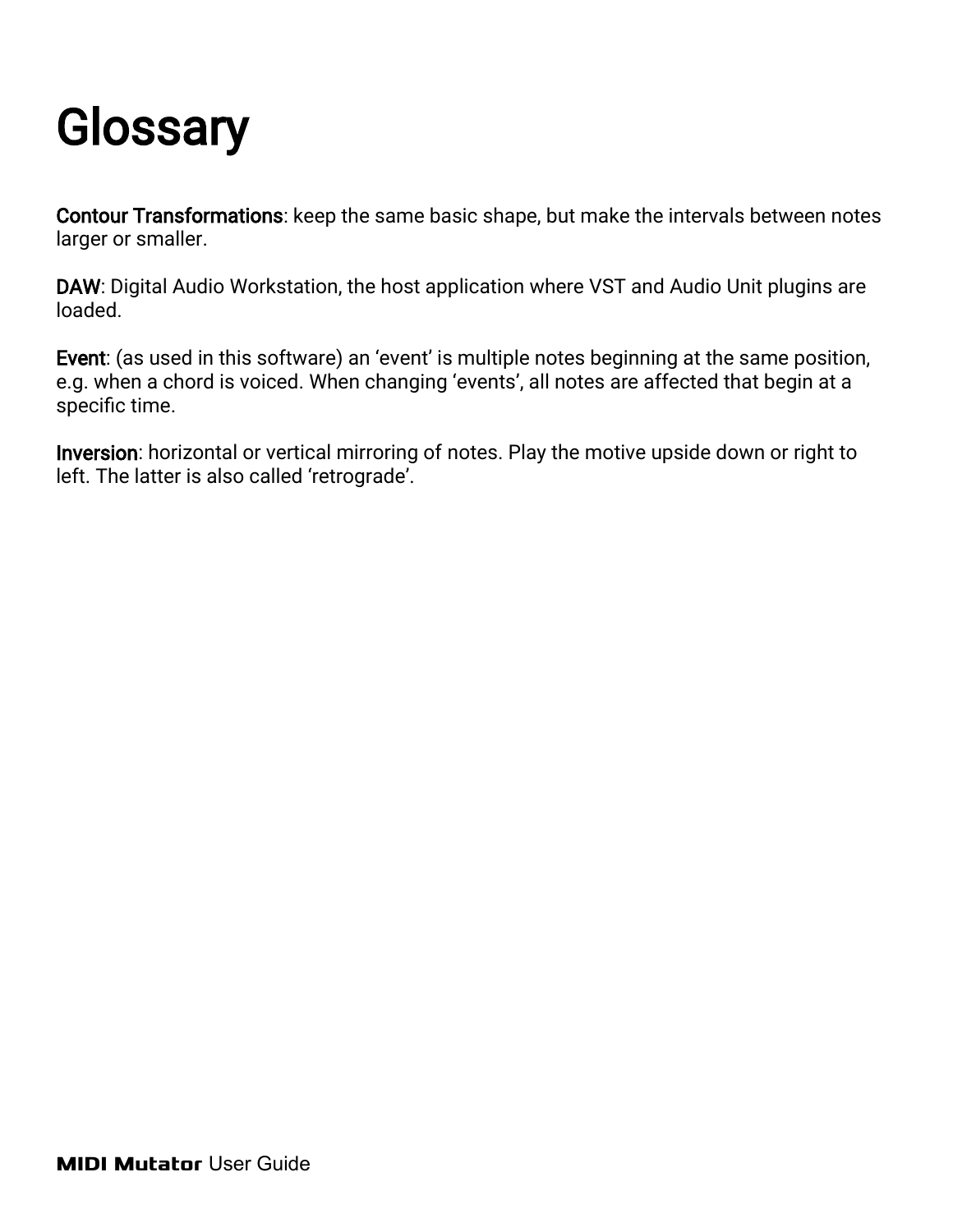## <span id="page-3-0"></span>Introduction

**MIDI Mutator** is a collection of tools to modify any aspect of a MIDI sequence: rhythm, timing, accents, chords, chord voicings and shape. For example you can replace the rhythm but preserve the notes, or try other chord voicings for the loaded track.

#### **MIDI Mutator** features:

- regenerate the rhythm using 6 rhythm generator algorithms from RapidComposer, plus a new one that preserves exact note and rest lengths, suitable for modern genres
- use rhythm from another MIDI file
- slice a pattern, then rearrange slices randomly
- displace notes randomly, randomize note positions and/or lengths
- extend, widen, randomize chord voicings, replace the chord progression
- change the beat positions to change the feel
- replace or randomize accents
- increase/decrease polyphony
- randomize pitches
- for monophonic phrases: change the contour, add connecting notes.
- simple activation. No internet connection is required for activation or operation

**MIDI Mutator** is available for Windows and macOS and comes as VST2.4, VST3 and AU (MIDI FX) plug-in versions, with native Apple Silicon support on macOS.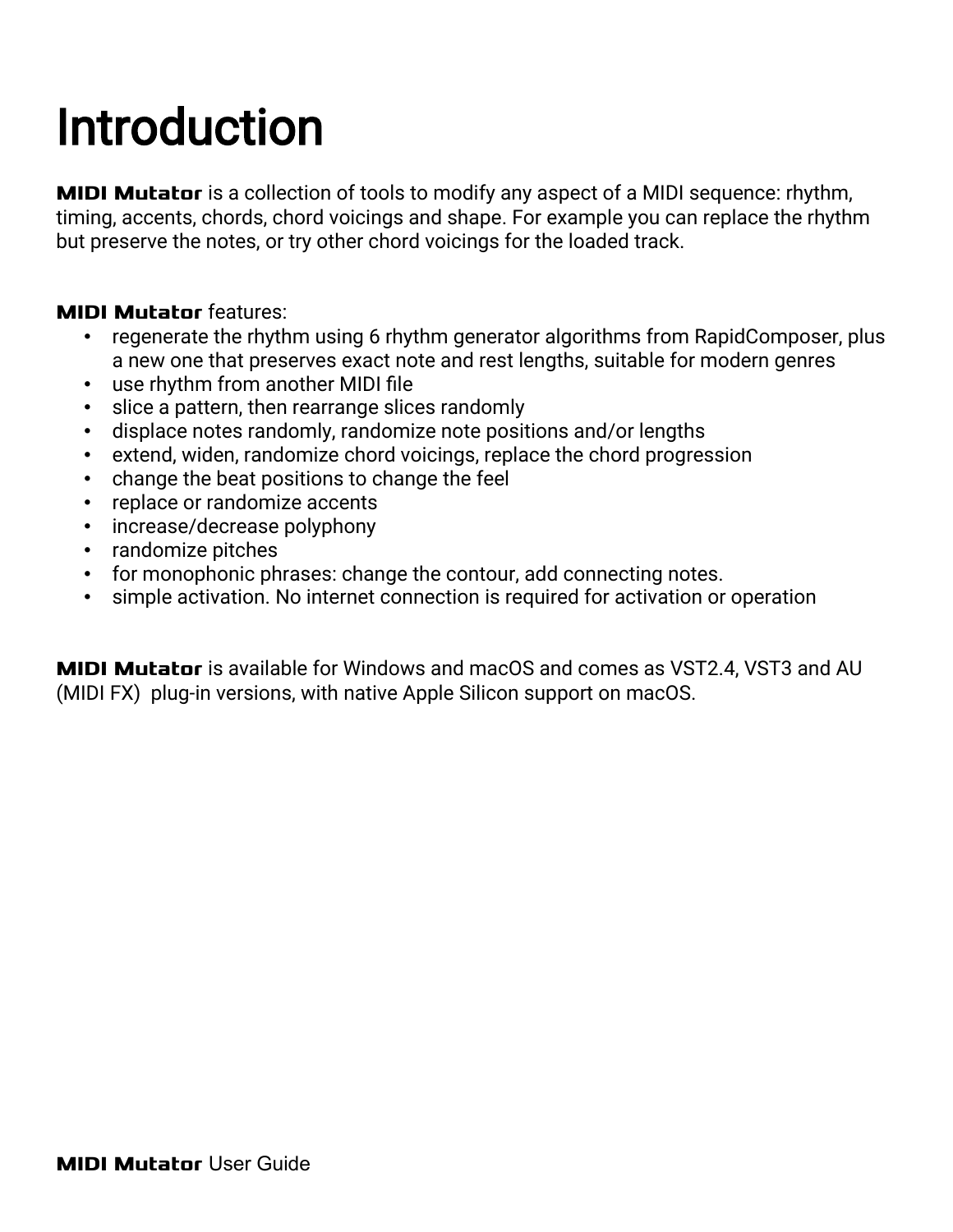## <span id="page-4-3"></span>Getting started

## <span id="page-4-2"></span>System requirements

#### <span id="page-4-1"></span>Windows

- Supported operating systems: Windows Vista/7/8/10 (32-bit or 64-bit)
- Intel/AMD processor 1.4 GHz minimum
- For VST2/VST3 plug-ins: a DAW supporting these plug-in formats

#### <span id="page-4-0"></span>macOS

- macOS 10.11 13 (latest update)
- Intel processor 1.4 GHz minimum
- For VST2/VST3/AU plug-ins: a DAW supporting these plug-in formats

**MIDI Mutator** is a MIDI FX plug-in which means it sends and receives MIDI events. It does not output audio. In order to use the plug-in you need to route the plug-in output to a virtual instrument track. You will find more details for how to accomplish this in the user guide of your DAW.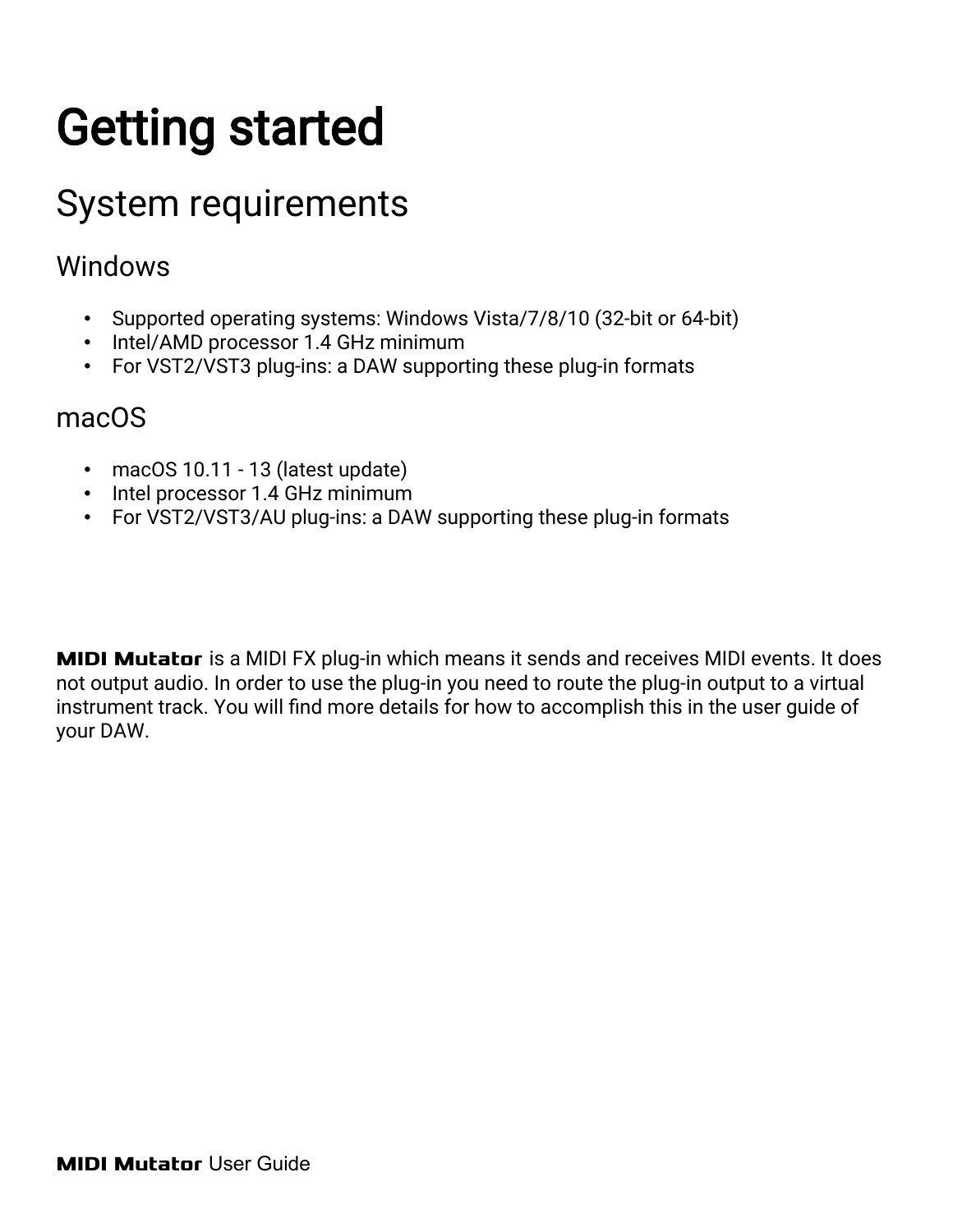## <span id="page-5-2"></span>Installation

The installation should be guided and straight-forward. You only have to follow the steps described in the installation program.

#### <span id="page-5-1"></span>Installation on Windows

VST2.4 (32-bit) plug-in location: C:\Program Files (x86)\VSTPlugins\MIDIMutator\_Win32.dll

VST2.4 (64-bit) plug-in location: C:\Program Files\VstPlugin\MIDIMutator\_x64.dll You can override the VST2.4 plug-in paths during installation.

The VST3 plug-in is installed in C:\Program Files\Common Files\VST3 , and in C:\Program Files (x86)\Common Files\VST3 on 64-bit Windows.

Saved presets are stored in your user documents folder: C:\Users\<username>\Documents\MIDIMutator

After a successful installation it might be required to add the corresponding plug-in search path to your host software. Please refer to your DAWs manual to find out how to do that.

#### <span id="page-5-0"></span>Installation on macOS

VST2.4 plug-in location: /Library/Audio/Plug-Ins/VST/MIDIMutator.vst

VST3 plug-in location: /Library/Audio/Plug-Ins/VST3/MIDIMutator.vst3

Audio unit plug-in location: /Library/Audio/Plug-Ins/Components/MIDIMutator.component

Saved presets are stored in ~/Documents/MIDIMutator

**MIDI Mutator** User Guide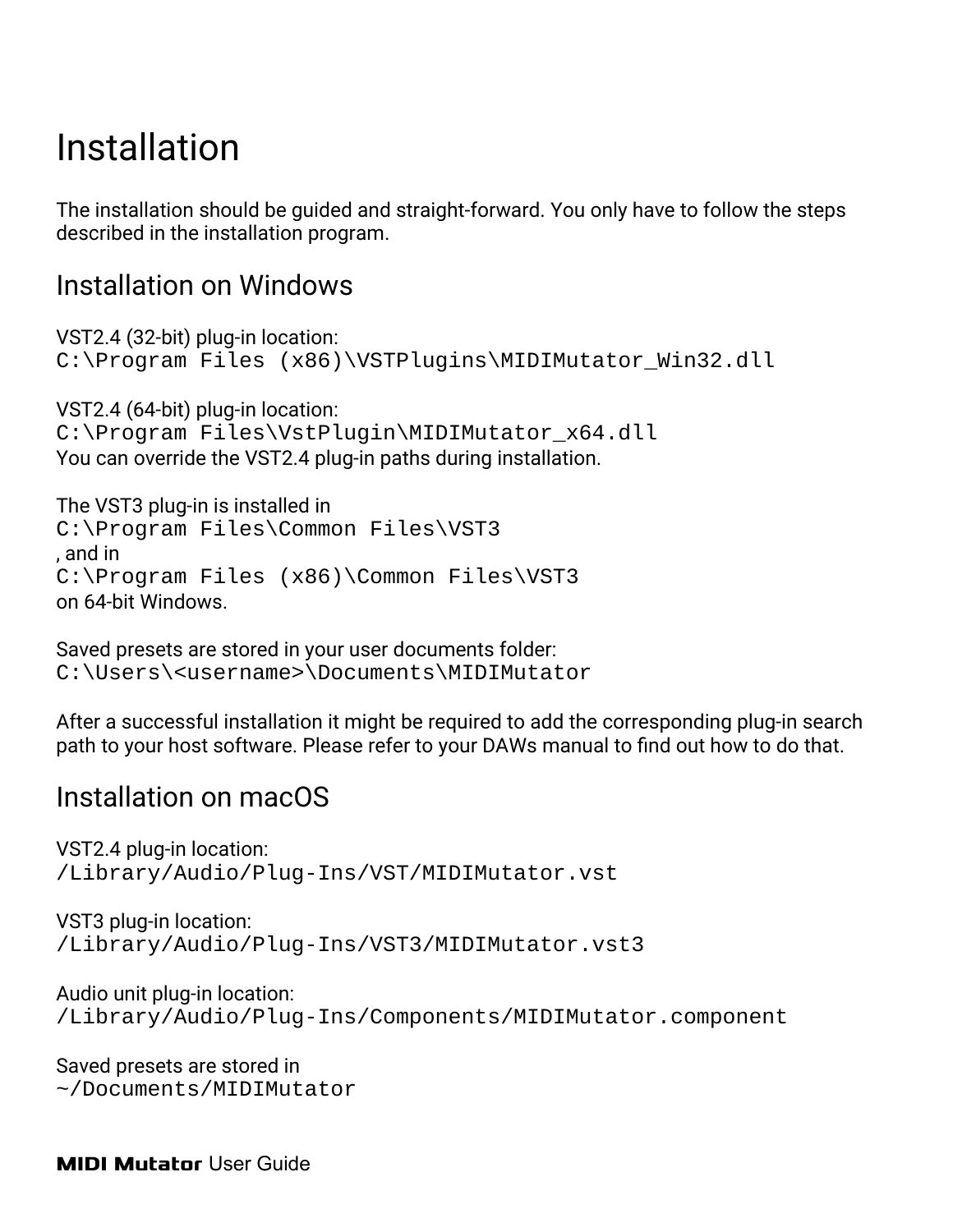Important: on macOS the plug-in host (DAW) should have read/write access in your user Documents folder, otherwise **MIDI Mutator** won't be able to load and save its settings and presets.

### <span id="page-6-0"></span>Software activation

When first running **MIDI Mutator**, you will be asked to type the license key that you received with your order. No internet connection is required for activation or operation.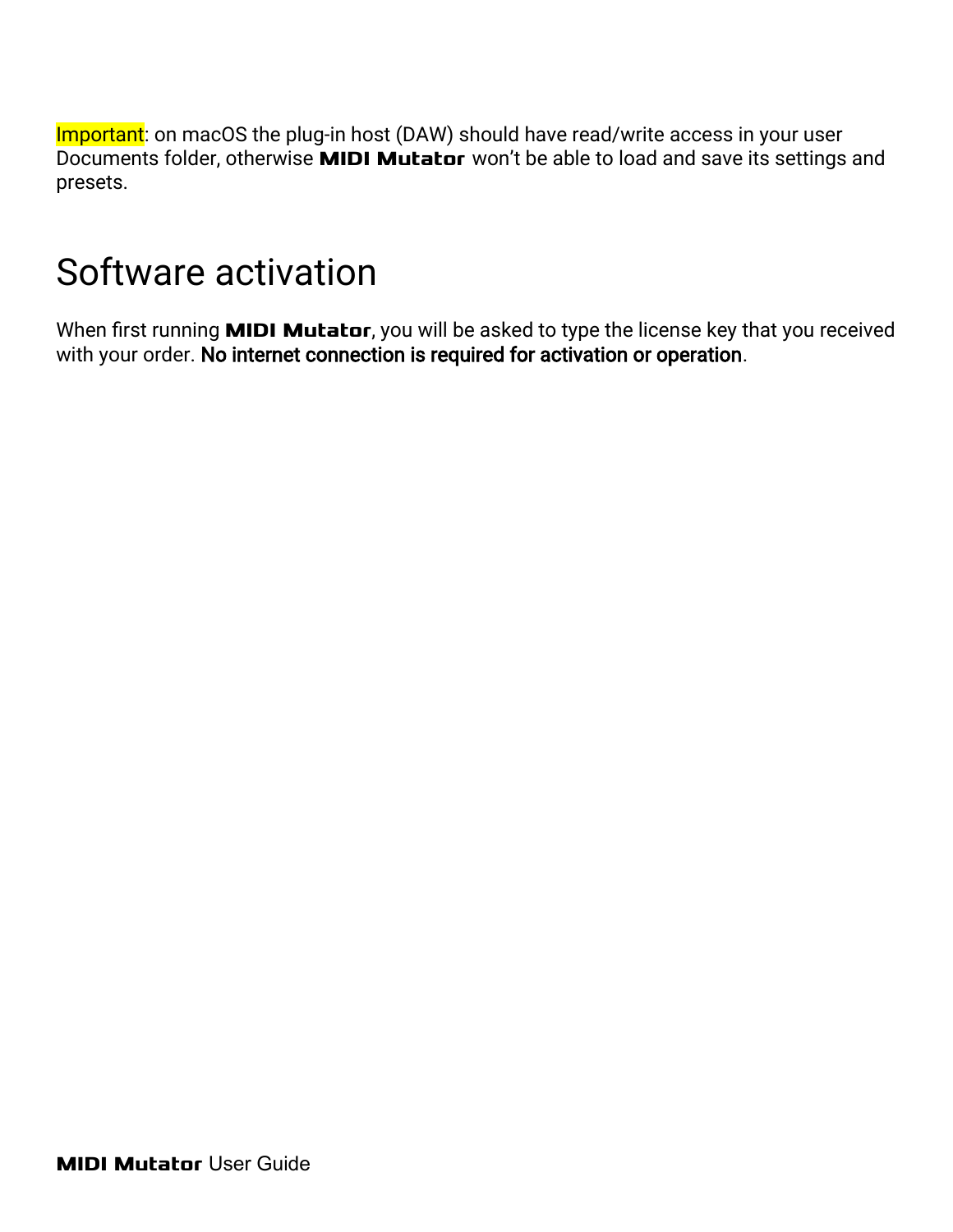## <span id="page-7-2"></span>**Overview**

## <span id="page-7-1"></span>Workflow

You drop a MIDI file (e.g. a bass line or chord pattern) on the workspace, then select which aspect you want to modify (click on Rhythm, Timing, Accents, Chords, or Shape). A sub-page opens with the available actions. Make the changes by clicking on the appropriate button. Preview the modified notes, and if you are satisfied with the results, you can save the notes, or drag the notes as MIDI directly to your DAW.

### <span id="page-7-0"></span>User interface

There are three main pages in the user interface:

- MIDI Mutator: the main editing workspace
- Settings: miscellaneous and user interface settings, keyboard shortcuts.
- Support: update checking, version history and feedback

The user interface consists of the tool bar and transformation options at the top and the workspace where you can directly edit the notes.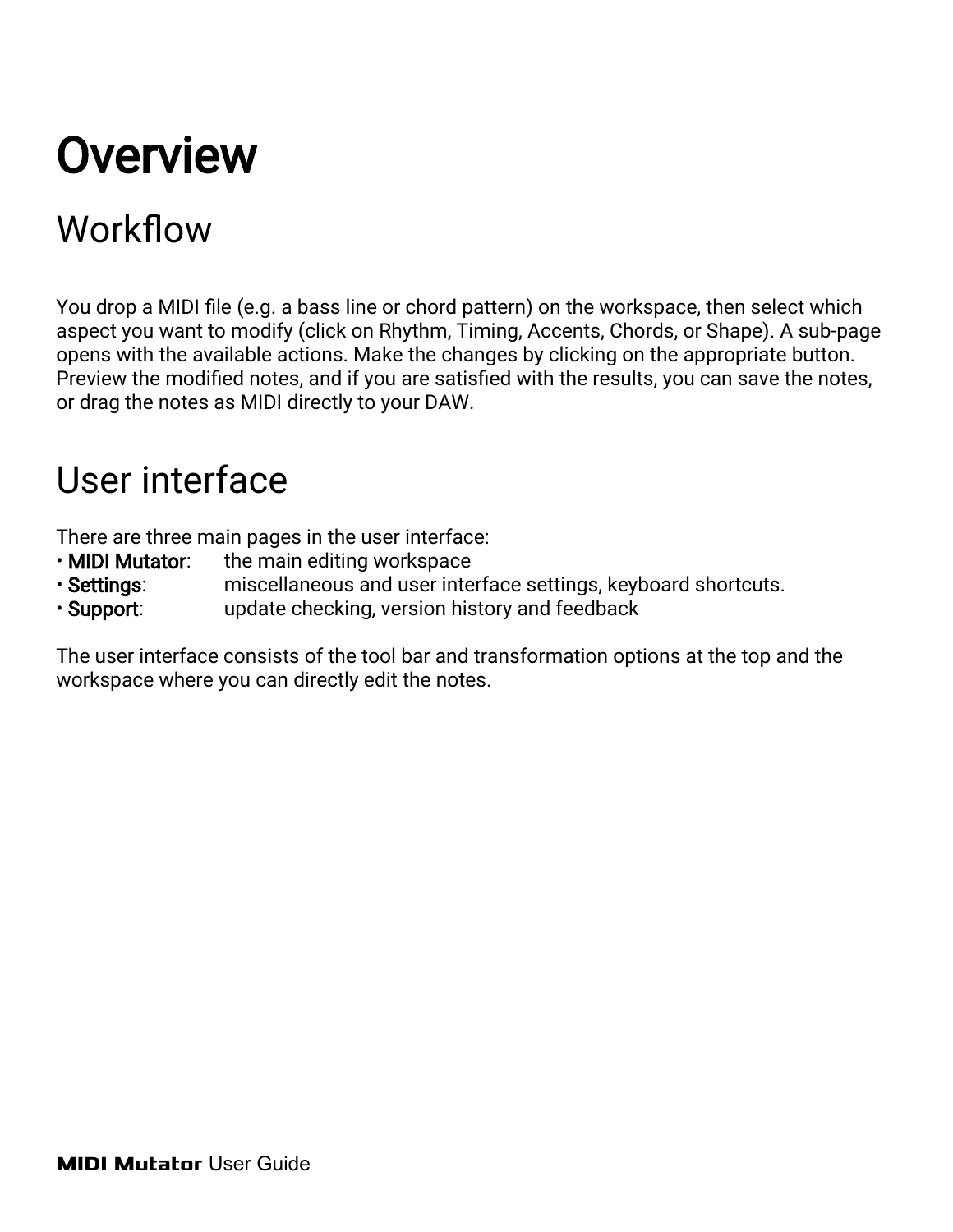| <b>MIDI Mutator</b><br><b>Settings</b><br>Support                                                                                                                                                                                                                                                                                                                                                                                                                                                                                                                      |                                               |
|------------------------------------------------------------------------------------------------------------------------------------------------------------------------------------------------------------------------------------------------------------------------------------------------------------------------------------------------------------------------------------------------------------------------------------------------------------------------------------------------------------------------------------------------------------------------|-----------------------------------------------|
| М<br>16/4<br>G#/Ab Major $\sim$<br>120.00 BPM<br>4/4                                                                                                                                                                                                                                                                                                                                                                                                                                                                                                                   | → A Top toolbar                               |
| 69 Algo #1 69 Algo #2 69 Algo #3 Algo #4 Algo #5 Repetition: NONe Event length: Scale to new length<br>Rhythm<br>Regenerate with:<br>Timing<br>1/16 2/16 3/16 4/16 5/16 6/16 7/16 8/16<br>Event length: Maximum<br>Regenerate with: 60 Modern 1/16<br><b>Accents</b><br>Regenerate with: Su Notes&rests Preserve order<br>Chords<br>Use rhythm from MIDI: Corop MIDI Skip: 0 events<br>Shape<br><b>Be Randomize positions Event position</b> D By 32/1024 ±1/16<br><b>Standard Displacement Once Left Range Auto</b><br>2/4 4 times Never slice notes<br>Sice 8 slices | Transformation options<br>Snap/grid/quantize/ |
| ਿ 1/16<br><b>III 1/16</b><br>n a Yu<br>$V^{\pm}$ $\left  \leftarrow \right $<br>m<br>⊟<br>▄<br>⊨<br>ה<br>D <sub>b</sub> maj7<br>Fm7<br>Al-maj7<br>El sus2<br>EL M<br>CHORDS:                                                                                                                                                                                                                                                                                                                                                                                           | lock/invert/transpose                         |
| 2.4<br>1.3<br>7.4<br>12.1<br>2.2<br>2.3<br> 3.1 <br>3.2<br>3.4<br>4.3<br>3.3<br>4.2<br>1.2<br>۰                                                                                                                                                                                                                                                                                                                                                                                                                                                                        | Chords                                        |
|                                                                                                                                                                                                                                                                                                                                                                                                                                                                                                                                                                        |                                               |
|                                                                                                                                                                                                                                                                                                                                                                                                                                                                                                                                                                        |                                               |
| # #                                                                                                                                                                                                                                                                                                                                                                                                                                                                                                                                                                    |                                               |
|                                                                                                                                                                                                                                                                                                                                                                                                                                                                                                                                                                        | Workspace                                     |
|                                                                                                                                                                                                                                                                                                                                                                                                                                                                                                                                                                        |                                               |
|                                                                                                                                                                                                                                                                                                                                                                                                                                                                                                                                                                        |                                               |
| ____________________<br>बा                                                                                                                                                                                                                                                                                                                                                                                                                                                                                                                                             |                                               |
|                                                                                                                                                                                                                                                                                                                                                                                                                                                                                                                                                                        |                                               |

 $\vert$ : Play back the currently edited notes. At the end of the playback the cursor returns to the playback start position.



 $\overline{\mathbf{C}}$  : Loop playback

C Major: the scale used for diatonic operations. While the chords are automatically updated after each note editing, the scale can be changed manually. After dropping the MIDI file, the scale is set according to the notes, plus some other scale suggestions may be available.

120.00 BPM: playback tempo. By default this is the host tempo. Overriding the tempo is possible, see "Use Host Tempo" in the settings.

 $4/4$ : the signature to use. By default this is the host signature. Overriding the signature is possible, see "Use Host Signature" in the settings.

 $16/4$ : the length of the phrase in signature denominator units. You can increase of decrease the length.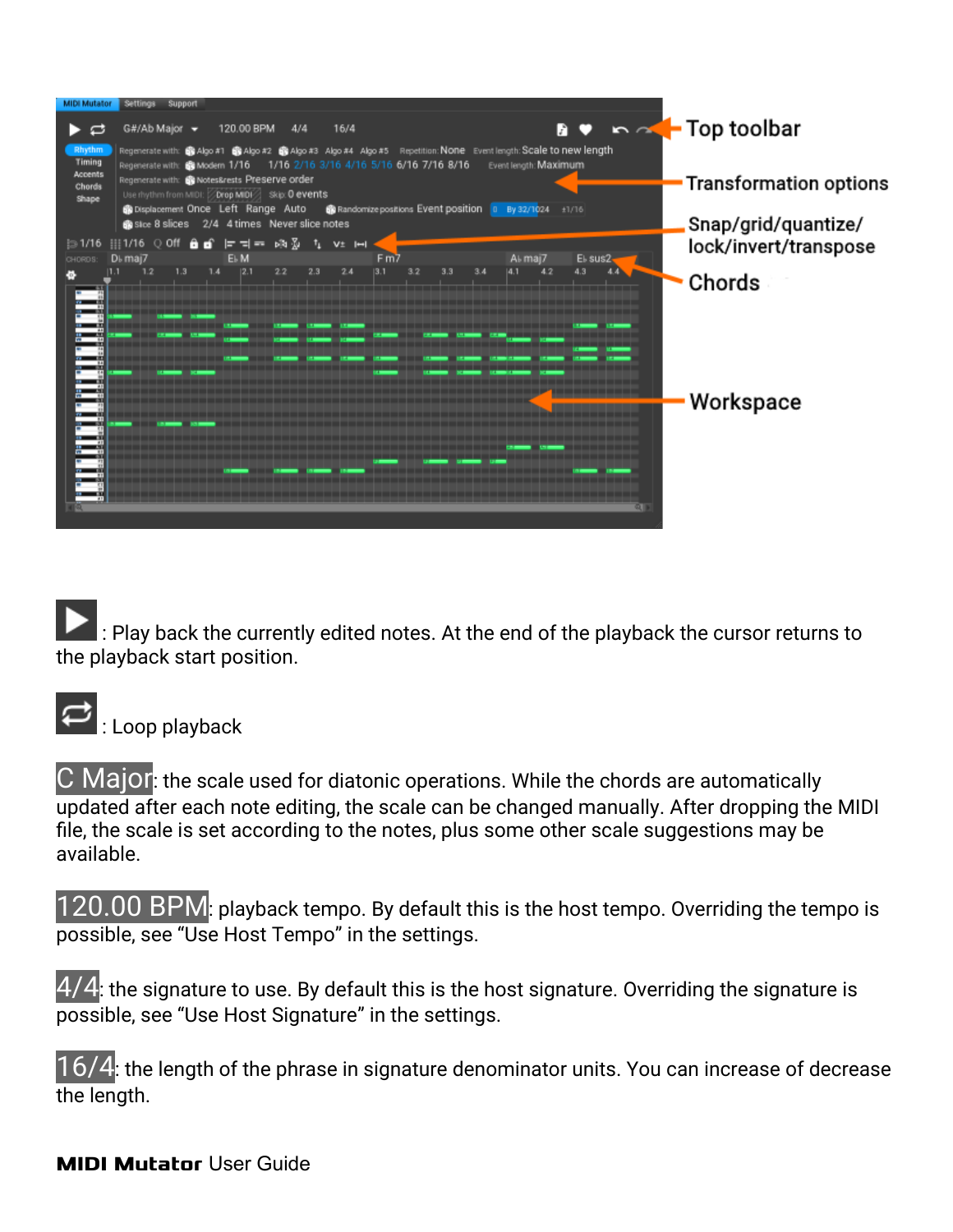$\left| \cdot \right|$  : Drag the edited notes as MIDI. You can drag the edited notes directly to the DAW

 $\Box$  : Access saved sequences. A single click saves the current notes and options with the current date and time. Right-click to display earlier states that can be restored.

: Undo last change



#### <span id="page-9-0"></span>Piano roll options

The piano roll does automatic vertical zooming by default. You can scroll the keyboard (vertical drag or mouse-wheel) and zoom the keyboard (Ctrl+vertical drag or Ctrl+mousewheel). Double-click to return to automatic zooming.

Clicking on the 'cogwheel' icon will show more options:

| ă.                            | Show Note Names On Keyboard:       | No         | <b>Yes</b>        |            |             |                    |
|-------------------------------|------------------------------------|------------|-------------------|------------|-------------|--------------------|
| $\mathbf{III}$                | Show Scale Degrees On Keyboard:    | No         | <b>Yes</b>        |            |             |                    |
| H.                            | Background Shading:                | None       | <b>Black Keys</b> | White Keys | Scale Notes | Out-of-scale Notes |
|                               | Shade Chord Notes:                 | No         | Yes               |            |             |                    |
| VII                           | Display Short Chord Names:         | <b>No</b>  | Yes               |            |             |                    |
| <b>VI</b>                     | Show Info Inside Notes:            | None       | Note              |            |             |                    |
| $\mathsf{v}$                  |                                    |            |                   |            |             |                    |
|                               | Crop empty space for dropped MIDI: | No         | <b>Yes</b>        |            |             |                    |
| IV<br>$\overline{\mathsf{R}}$ | Limit dropped MIDI length:         | Import all |                   |            |             |                    |

Most options are self-explanatory here. At the bottom there are two useful settings for MIDI file import: you can crop the empty space, and limit the length of the dropped MIDI file.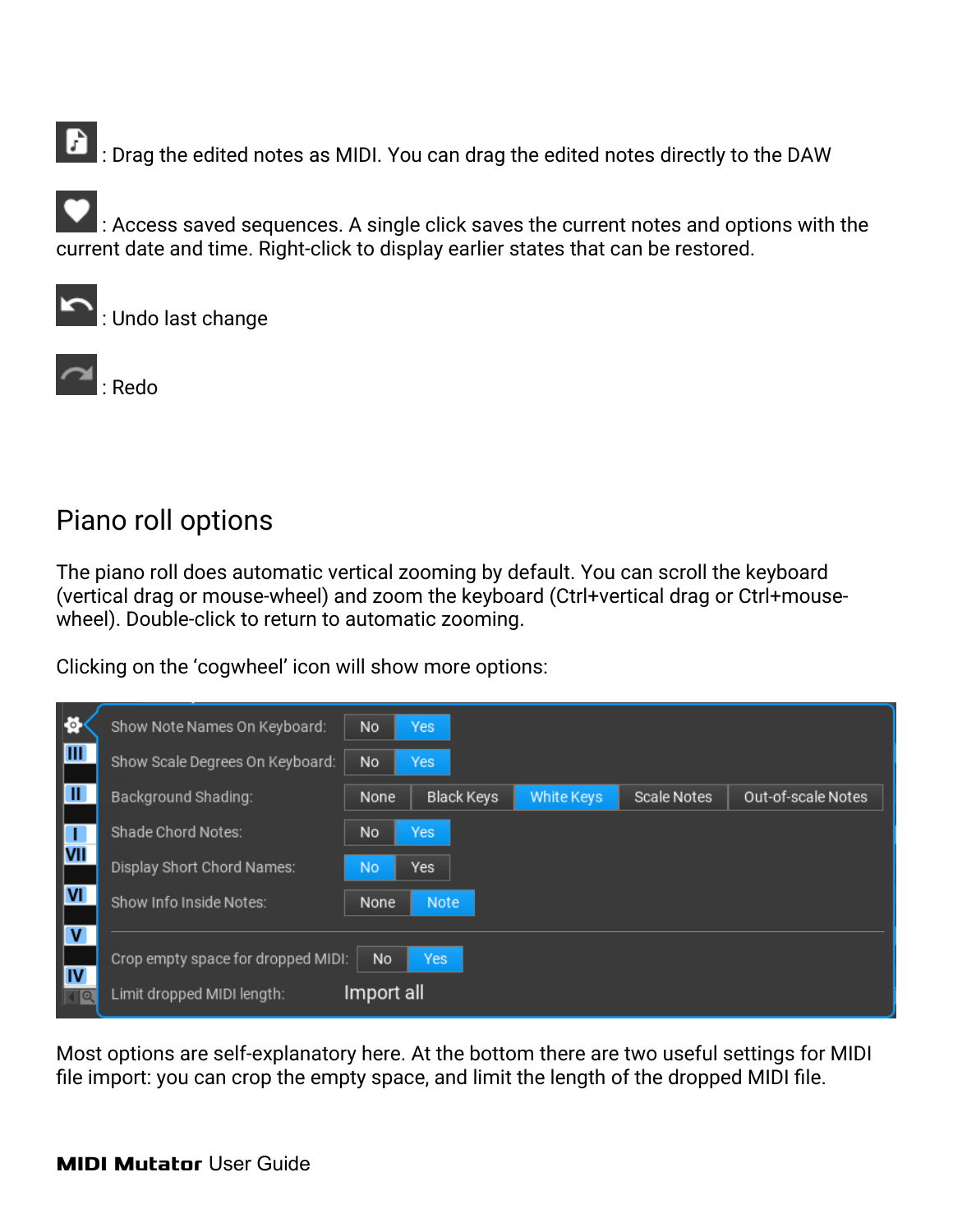#### <span id="page-10-0"></span>The editing toolbar

 $\frac{1}{2}$  31/16  $\frac{1}{2}$  11/16 0 Off **A A**  $\frac{1}{2}$  **F**  $\frac{1}{2}$  =  $\frac{5}{2}$  $\mathfrak{t}_1$  $V^{\pm}$   $\mapsto$ 

 $\approx 1/16$ : snap setting in the editor



 $\left| \frac{1}{111}\right|$  1/16 : grid setting in the editor

 $\circ$  off  $\vert$  : quantize. Select the division and set the amount of quantization by dragging the 'Q' vertically.

: lock and unlock notes. You can preserve 'good' notes by locking them. Please note 8 that some operations may slightly change the position of the locked notes. Double click to lock/unlock all notes. Shift-click will lock/unlock the unselected notes.

 $\blacktriangleright$   $\blacktriangleright$   $\blacktriangleright$  : select all notes beginning/ending at the same time, or having the same pitch with a single click. Shift-click on a note to select all notes under the same chord.

: invert horizontally or vertically. Ctrl-click does chromatic vertical inversion. These are applied on unlocked selected notes, or all unlocked notes if there is no selection.

 $\left| \begin{array}{l} 1 \end{array} \right|$  : diatonic transposition for vertical dragging or using the mouse wheel. Use Ctrl-drag or Ctrl-mouse wheel for chromatic transposition

 $V^{\pm}$ : change 'note on' velocities. Ctrl-drag will set all velocities to the same value. Doubleclick will set all velocities to 100 (of 127 being the maximum). This is applied on unlocked selected notes, or all unlocked notes if there is no selection.

 $\blacksquare$ : change note lengths easily by 1/32's. Ctrl-drag to set all note lengths to the same value. Double-click will set all notes to maximum length, but overlapping is avoided. This is applied on unlocked selected notes, or all unlocked notes if there is no selection.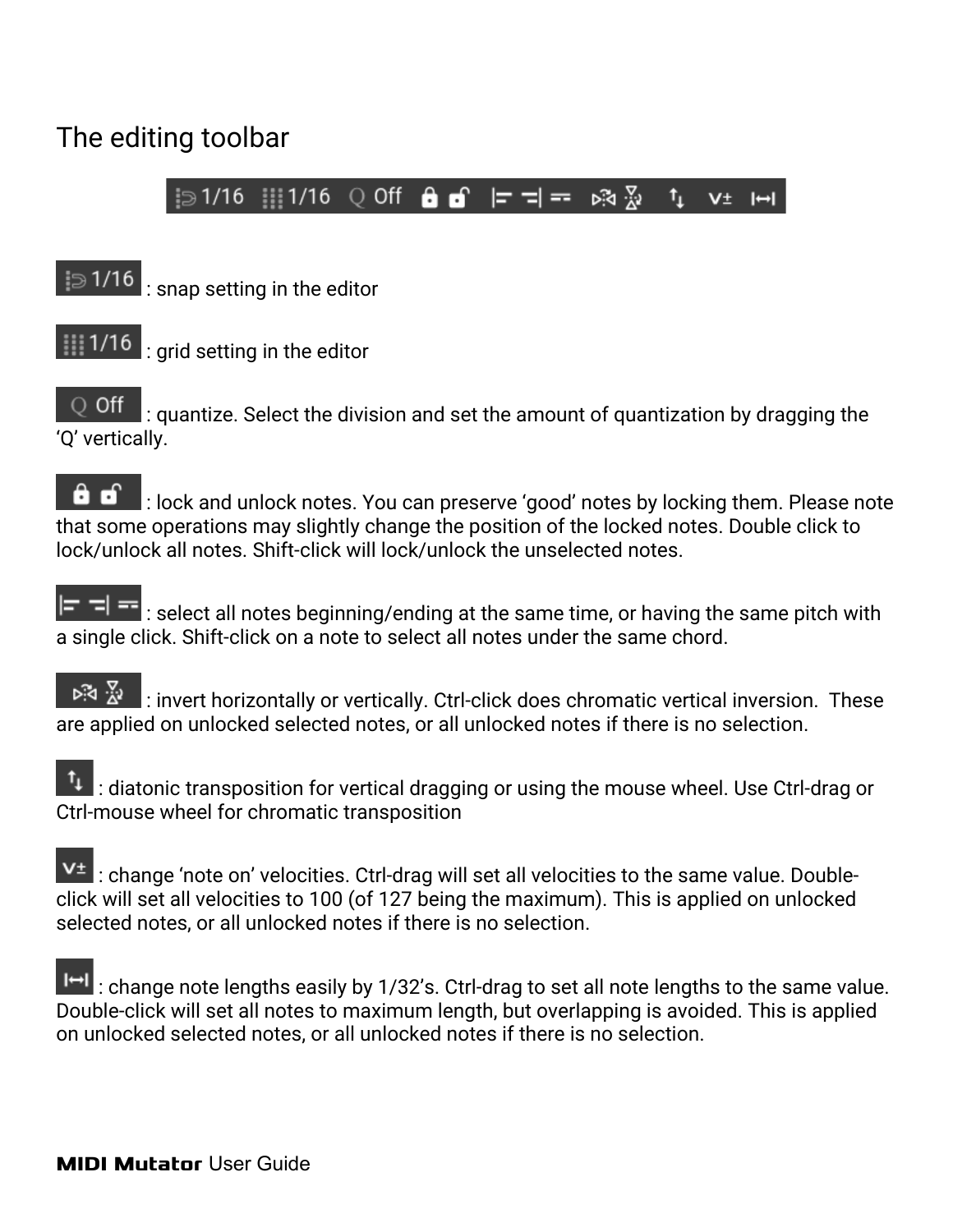#### <span id="page-11-2"></span>The timeline

Dragging the timeline vertically will zoom in/out, horizontal dragging scrolls the timeline. Double-clicking will automatically zoom out the melody to the most optimal view.

#### <span id="page-11-1"></span>The chords track

The chords track is displayed above the timeline:

| CHORDS: | C Major | A Minor | <b>FMajor</b> | <b>G</b> Major |
|---------|---------|---------|---------------|----------------|
| 登       |         |         |               |                |

The chords can be set by clicking on the chord note or chord name. Chord boxes are split/joined by using Alt-click (Option-click on macOS). It is possible to drag the chord edges to make a chord shorter or longer.

Please note: chords are automatically updated after each editing operation! Chords depend only on the current notes. No chords are shown for monophonic content (e.g. bass line or melody)

#### <span id="page-11-0"></span>The workspace

Notes can be edited on the workspace. By default chord notes are green, scale notes are blue, and other non-scale notes are red, but this can be set up in the User Interface settings.

#### Some shortcuts:

| Create note:                                  | Ctrl-click or double click on background                              |
|-----------------------------------------------|-----------------------------------------------------------------------|
| Split/join notes:                             | Alt-click inside note                                                 |
| Toggle note selection: Ctrl-click inside note |                                                                       |
| Resize notes:                                 | drag right edge horizontally                                          |
| Move/transpose notes: drag notes              |                                                                       |
| Duplicate notes:                              | Ctrl-drag selected notes                                              |
| Delete notes:                                 | press Delete key or select 'Delete' in the context menu (right click) |
| Cut/copy/paste:                               | use the context menu (right click)                                    |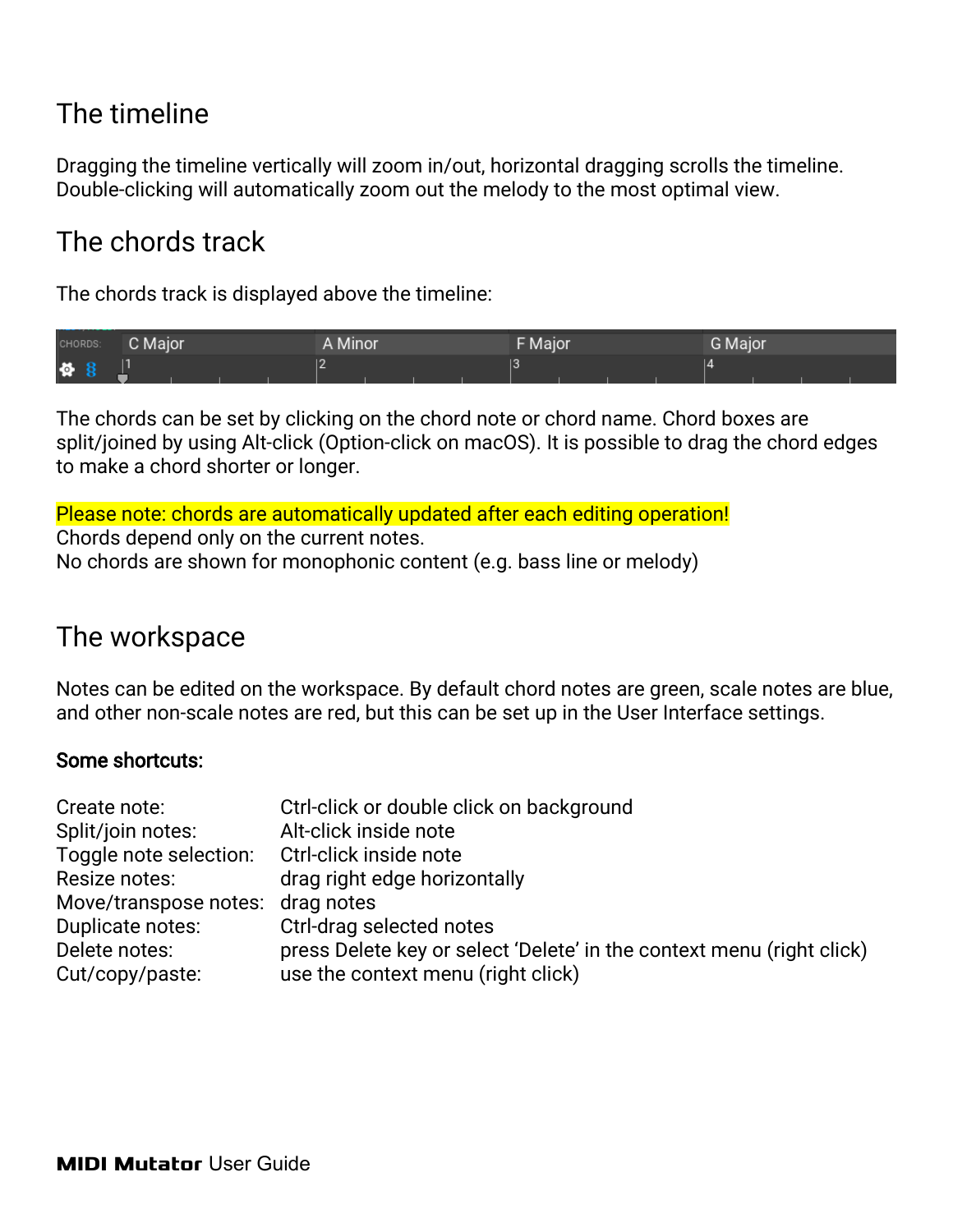## <span id="page-12-1"></span>Working with MIDI files

The first step is dropping a MIDI file on the workspace. A single track can be edited, so for multi-track files the first track is used that includes notes. Any monophonic or polyphonic pattern can be used. Some options in the UI appear only for monophonic or only for polyphonic notes.

You can choose what you want to change by highlighting one of the top left buttons:



## <span id="page-12-0"></span>Changing the rhythm

Make sure Rhythm is highlighted in the top left columns.

Various rhythm options are displayed. Some of them will completely replace the original rhythm from the MIDI file, other operations just slightly modify it.

|                                                                |  |  |  | Regenerate with: ca Algo #1 ca Algo #2 ca Algo #3 Algo #4 Algo #5 Repetition: None Event length: Scale to new length |  |
|----------------------------------------------------------------|--|--|--|----------------------------------------------------------------------------------------------------------------------|--|
|                                                                |  |  |  | Event length: <b>Maximum</b>                                                                                         |  |
| Regenerate with: contes&rests Preserve order                   |  |  |  |                                                                                                                      |  |
| Use rhythm from MIDI: $\sqrt{\text{prop MIDI}}$ Skip: 0 events |  |  |  |                                                                                                                      |  |
|                                                                |  |  |  | <b>命Displacement Once Left Range Auto a</b> Randomize positions Event position 0 By 32/1024 ±1/16                    |  |
| Slice 8 slices 2/4 4 times Shorten notes                       |  |  |  |                                                                                                                      |  |

When changing the rhythm, locked notes will be preserved but their position may change. An 'event' is multiple notes beginning at the same position, e.g. when a chord is voiced. When changing 'events', all notes are affected that begin at a specific time.

• Algo #1: regenerate the rhythm using 'Probabilistic Rhythm'. Right click to set 'randomness' from 'expected' to 'random'.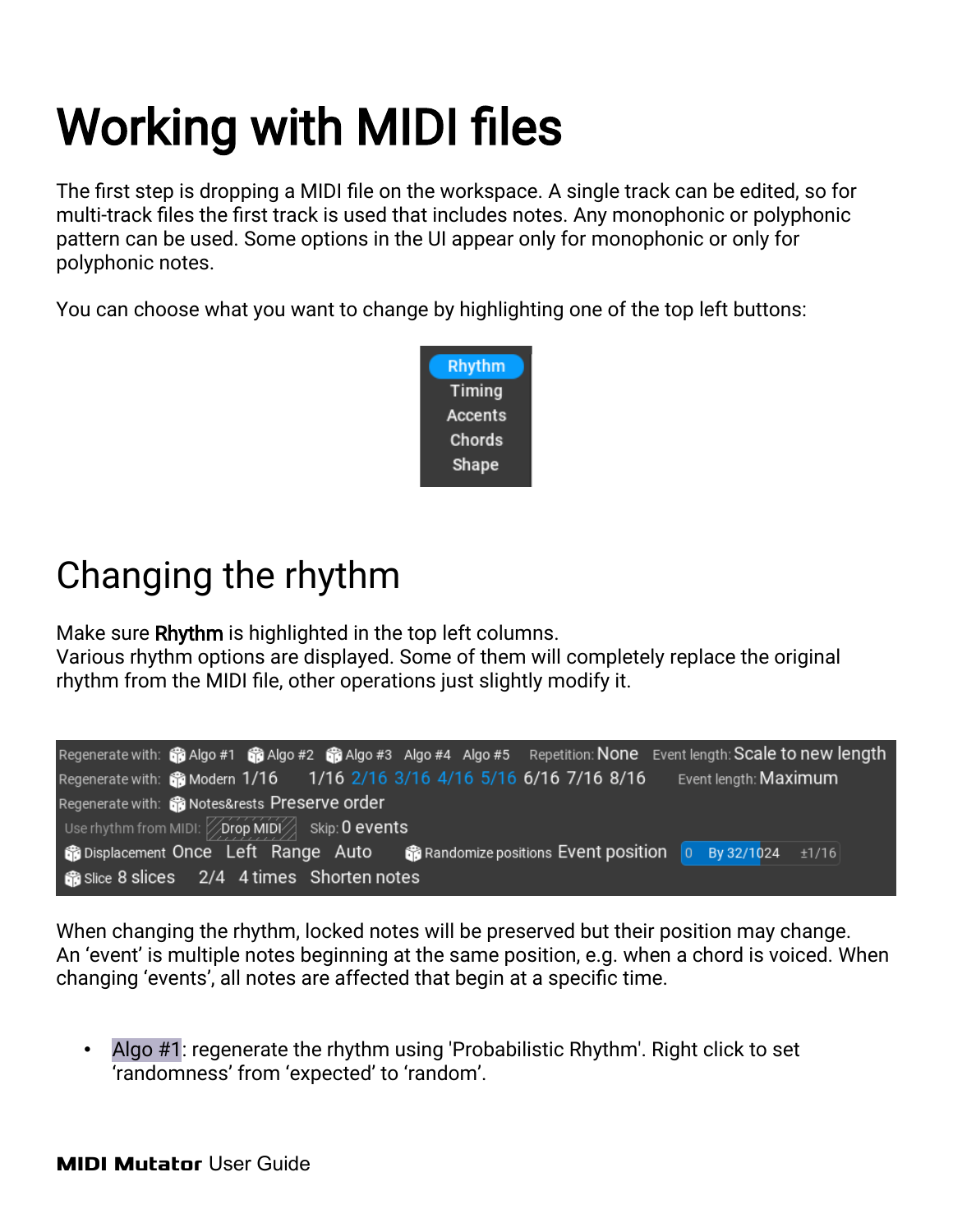- Algo #2: regenerate the rhythm using 'Subdivision' which works by dividing time into halves. Right click to set the subdivision type: 'Random weighted', 'Random' or 'Successive':
	- 'Random weighted' selects a position randomly and divides the interval. Long undivided intervals have higher probability to be found.
	- 'Random' selects a time interval randomly to divide. Short and long intervals have equal chance to be divided.
	- 'Successive': after a subdivision, the new subdivision occurs at the left or right side of the division place. When the smallest allowed interval (1/8) is achieved, subdivision will continue with the longest interval.
- Algo #3: regenerate the rhythm using 'Generic Rhythm'. This rhythm has no settings.
- Algo #4: regenerate the rhythm using 'Euclidean Rhythm'. This rhythm has no randomness or any settings.
- Algo #5: regenerate the rhythm using 'Polyrhythm'. This rhythm has no randomness.
- Repetition: specify if you want the first few bars repeated.
- Event length: this tells the algorithm how to map original notes to the new rhythm. Because rhythm changes, the original notes may have a shorter or longer space in the new rhythm.
- Modern: rhythm used in deep house and other modern genres. Select the note lengths to be used in the pattern.
- Notes&rests: also useful in modern genres, this rhythm preserves note and rest lengths, and will use them without changing them.
- Use rhythm from MIDI: it is possible to use the rhythm from another MIDI file. Drop the MIDI file on 'Drop MIDI'. It is possible to skip the first rhythm events.
- Displacement: this will offset the rhythm for a single note or multiple notes, to left or right, by the given amount. Use this to introduce minor changes in the rhythm.
- Randomize positions: offset note or event position and/or lengths randomly.
- Slice: slice the rhythm based on the division, and rearrange slices randomly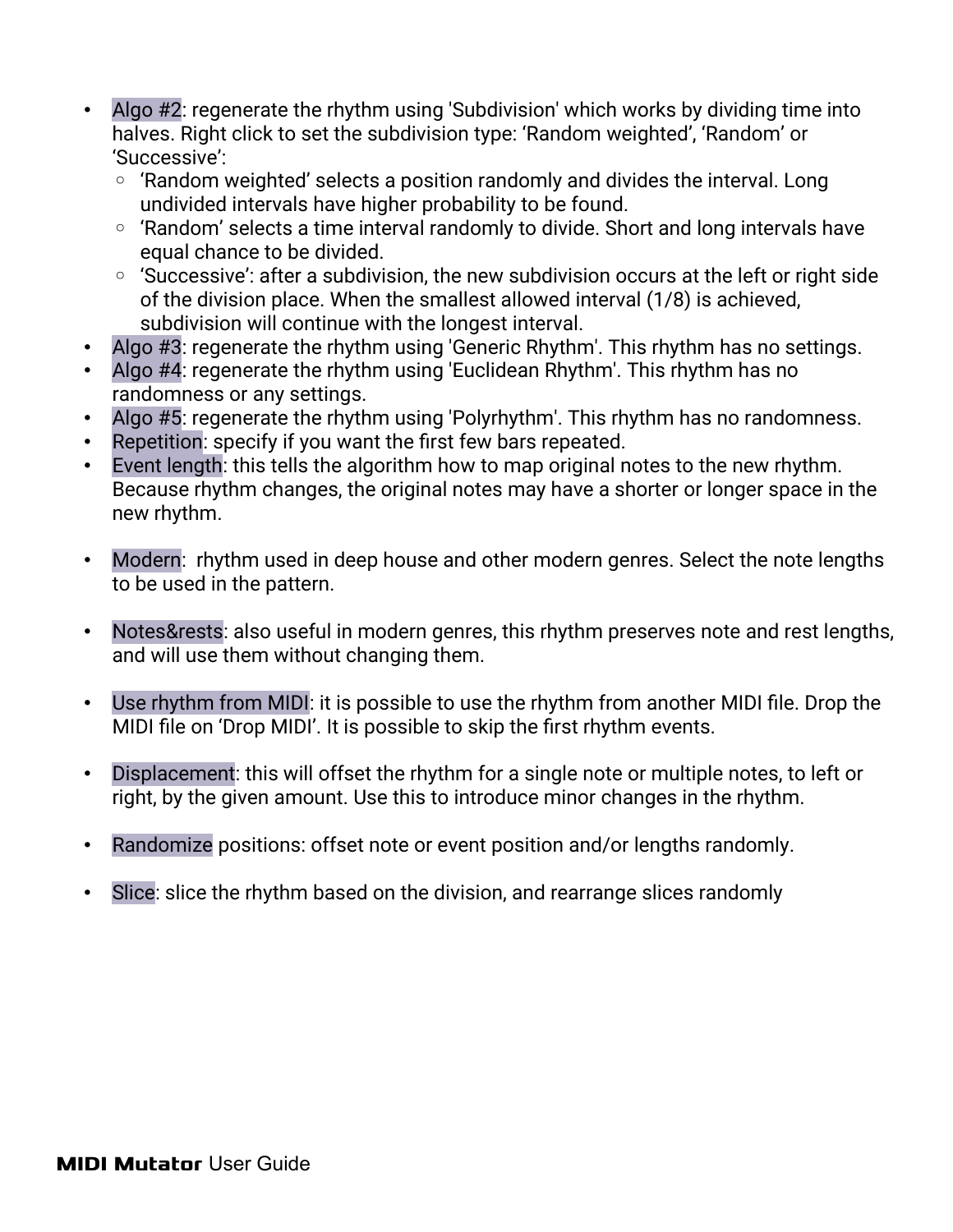## <span id="page-14-2"></span>Changing the timing

Make sure Timing is highlighted in the top left columns.

Depending on the signature, each beat can be slightly shifted earlier or later in 1/1024th units. This changes the feel of a rhythm pattern. Timing presets can be saved and loaded by clicking on the 'heart' button in the right bottom corner:



## <span id="page-14-1"></span>Changing the accents

Make sure **Accents** is highlighted in the top left columns. Various accent options are displayed. Accent means 'note on' velocity.

| Set accents: strong accent: 90 % at every 4th beat weak accent: 60 % |      |
|----------------------------------------------------------------------|------|
| Randomize accents for events 0% Amount: 50 %                         | 100% |
|                                                                      |      |

Set accents: replace accents. Place strong accents at the given intervals and weak accents to all other notes. 100% means 'note on' velocity 127.

Randomize accents: change accents randomly to a given amount.

## <span id="page-14-0"></span>Changing the chords

Make sure **Chords** is highlighted in the top left columns. Various chord options are displayed, but only when the edited notes are polyphonic.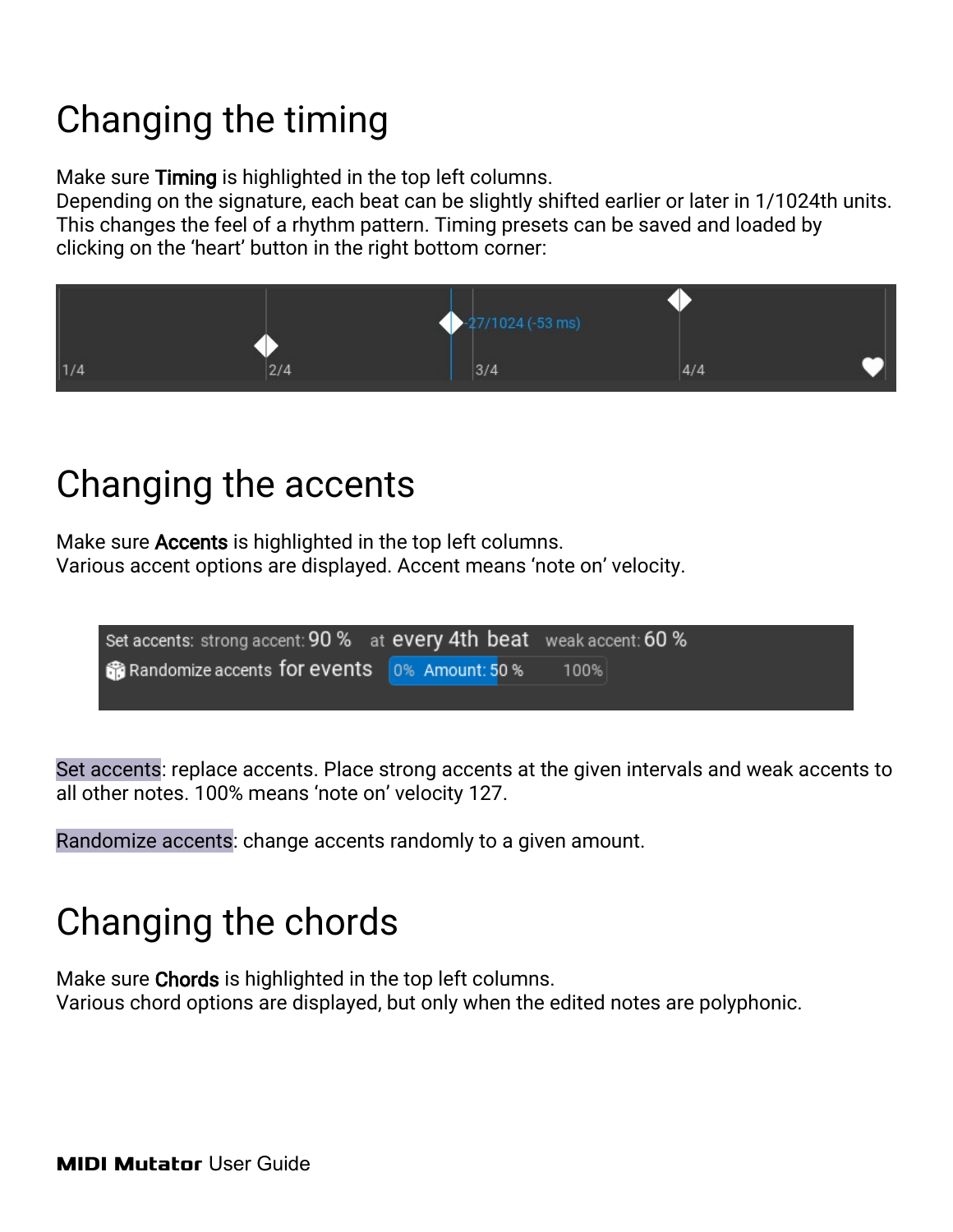|                 | Extend voicing ↓ 60 Widen voicing 60 Randomize voicing Min Density: 50 % Max Min Note range: 50 % Max   ••• |  |  |  |  |  |
|-----------------|-------------------------------------------------------------------------------------------------------------|--|--|--|--|--|
|                 | $\,$ Randomize progression using chords: $\,$ 4 $\,$ $\,$ $\,$ $\,$ Form new chords: $\,$ 1 $\,$            |  |  |  |  |  |
| Make monophonic |                                                                                                             |  |  |  |  |  |

- Extend voicing: add a voicing note below the lowest note (unless the lowest note is locked)
- Widen voicing: select the voicing with the biggest distance between pitches based on 'density' and 'note range' (only the unlocked notes)
- Randomize voicing: create random chord voicing based on 'density' and 'note range' (only the unlocked notes)
- Density: this value determines the number of voicing notes to use
- Note range: the distance between the lowest and highest allowed chord note

Clicking on the three dots will offer more chord options:



- Randomize progression: use a random chord progression based on the 'chords count'
- Form new chords: change some chord notes to form another chord. This is not always possible, only when chords are repeated.
- Make monophonic: remove parallel notes to make a monophonic phrase

## <span id="page-15-0"></span>Changing the shape/notes

Make sure Shape is highlighted in the top left columns.

Various shape options are displayed. Some of them will be available for monophonic notes only, and hidden for polyphonic patterns.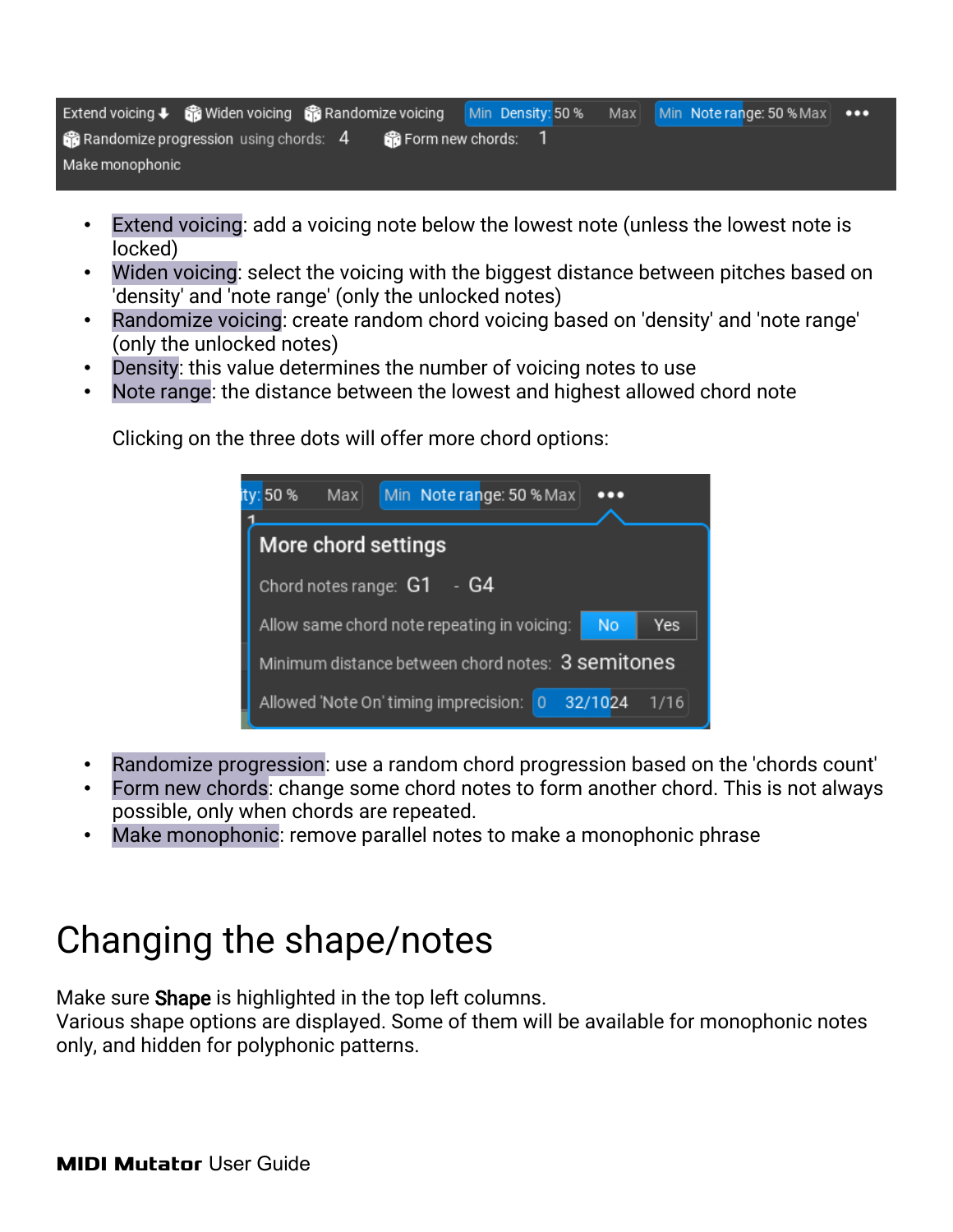| Add/remove notes: +3rd $\blacklozenge$ +5th $\blacklozenge$ +7th $\blacklozenge$ $\times$ Lowest +3rd $\blacklozenge$ +5th $\blacklozenge$ +7th $\blacklozenge$ $\times$ Highest |     |  |  |
|----------------------------------------------------------------------------------------------------------------------------------------------------------------------------------|-----|--|--|
| <b>Randomize pitches For 3 notes</b> •••                                                                                                                                         |     |  |  |
| $-4x$ Contour: 1.0x +4x Flatten contour                                                                                                                                          |     |  |  |
| Add connecting notes 1 note Opposite 1/4                                                                                                                                         |     |  |  |
| Remove short notes 0 Length: 1/32                                                                                                                                                | 1/4 |  |  |

- Add/remove notes: add a  $3<sup>rd</sup>$ ,  $5<sup>th</sup>$  or  $7<sup>th</sup>$  note below the bottom note or above the top chord note.
- X Lowest: delete the bottom/lowest chord notes
- X Highest: delete the top/highest chord notes
- Randomize pitches: add a random scale steps (or semitones) to a few notes. Set up the possible notes for a click on the three dots button.
- Contour: Contour transformation, scale the note pitches. This works on monophonic phrases only
- Flatten contour: Makes the notes shape smoother. Sometimes it is not possible to further flatten.
- Add connecting notes: Insert 'connecting' notes between melody/bass notes, to make a smoother transition from one note to the other. You can set connection direction too.
- Remove short notes: Remove notes shorter than the threshold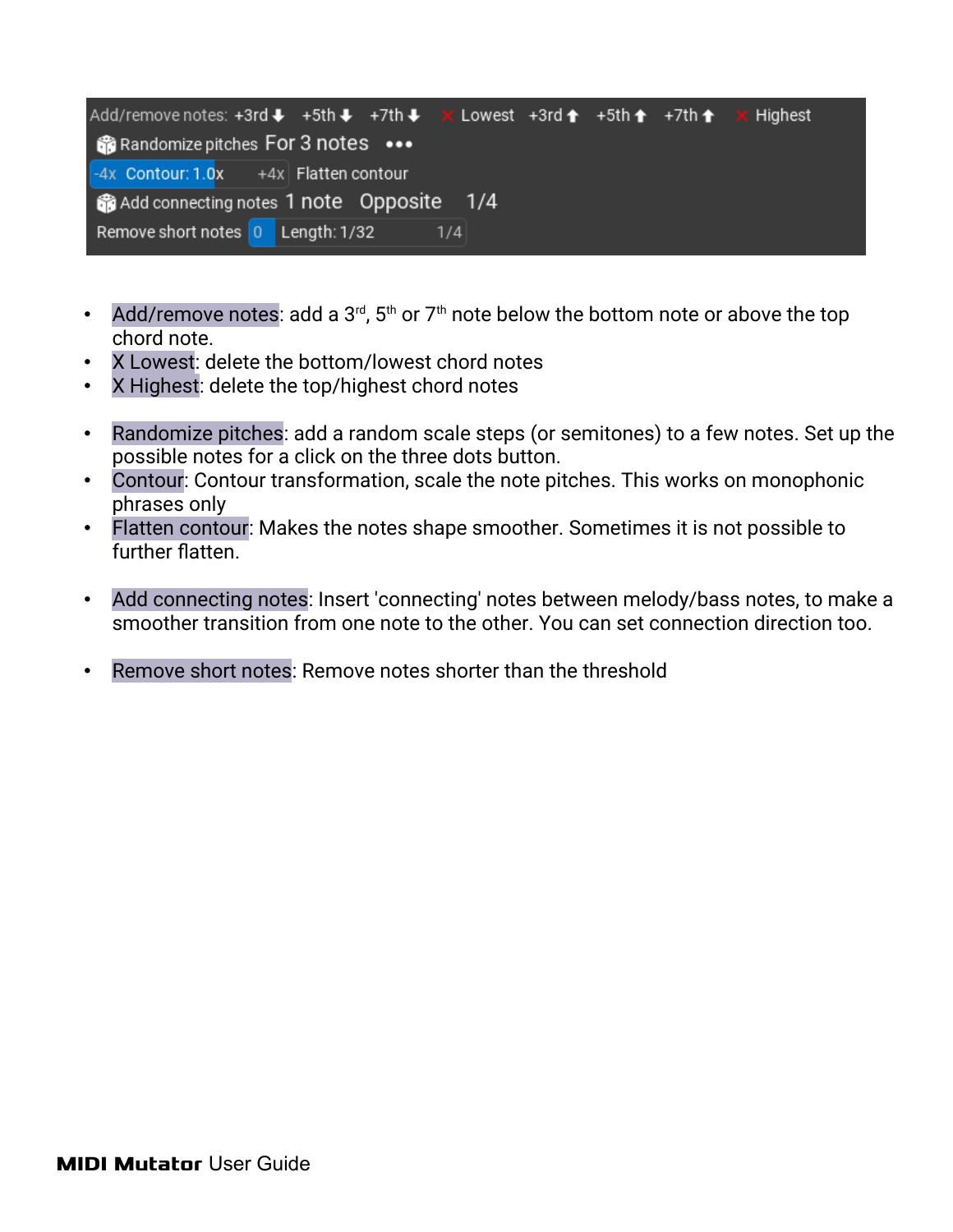## <span id="page-17-1"></span>**Settings**

Accessing the program global settings is possible by clicking on Settings in the top bar:

| <b>MIDI Mutator</b><br><b>Settings</b><br>Support                          |                                               |
|----------------------------------------------------------------------------|-----------------------------------------------|
| <b>User Interface</b><br><b>Miscellaneous</b><br><b>Keyboard Shortcuts</b> |                                               |
|                                                                            |                                               |
| $\vee$ Editing                                                             |                                               |
| Maximum Note Height In Editor                                              | 16 Pixels $\Rightarrow$                       |
| Note Shape:                                                                | Rectangle With Notched End<br>z               |
| Overlapped Notes:                                                          | Parallel Notes<br>Off<br><b>Stacked Notes</b> |
| Invert Piano Roll Scrolling Direction                                      | Yes<br><b>No</b>                              |
| MIDI Mutator VST/VST3/AU                                                   |                                               |
| Use Host Tempo:                                                            | $\bullet$                                     |
| Use Host Signature:                                                        |                                               |
| Open MIDI Mutator In A Separate Window:                                    | ∩                                             |
| Make Window Always On Top:                                                 | $\circ$                                       |
| $\vee$ Help                                                                |                                               |
| Show Popup Help:                                                           | ∩                                             |
| Popup Help Delay:                                                          | Long                                          |
|                                                                            |                                               |
|                                                                            |                                               |
|                                                                            |                                               |
|                                                                            |                                               |

### <span id="page-17-0"></span>Miscellaneous

Explanations for the various settings on this page:

#### Editing

• Maximum Note Height In Editor: You can zoom the piano roll by Ctrl-drag or Ctrl-mouse wheel, and this setting provides the maximum height of a pizno roll note.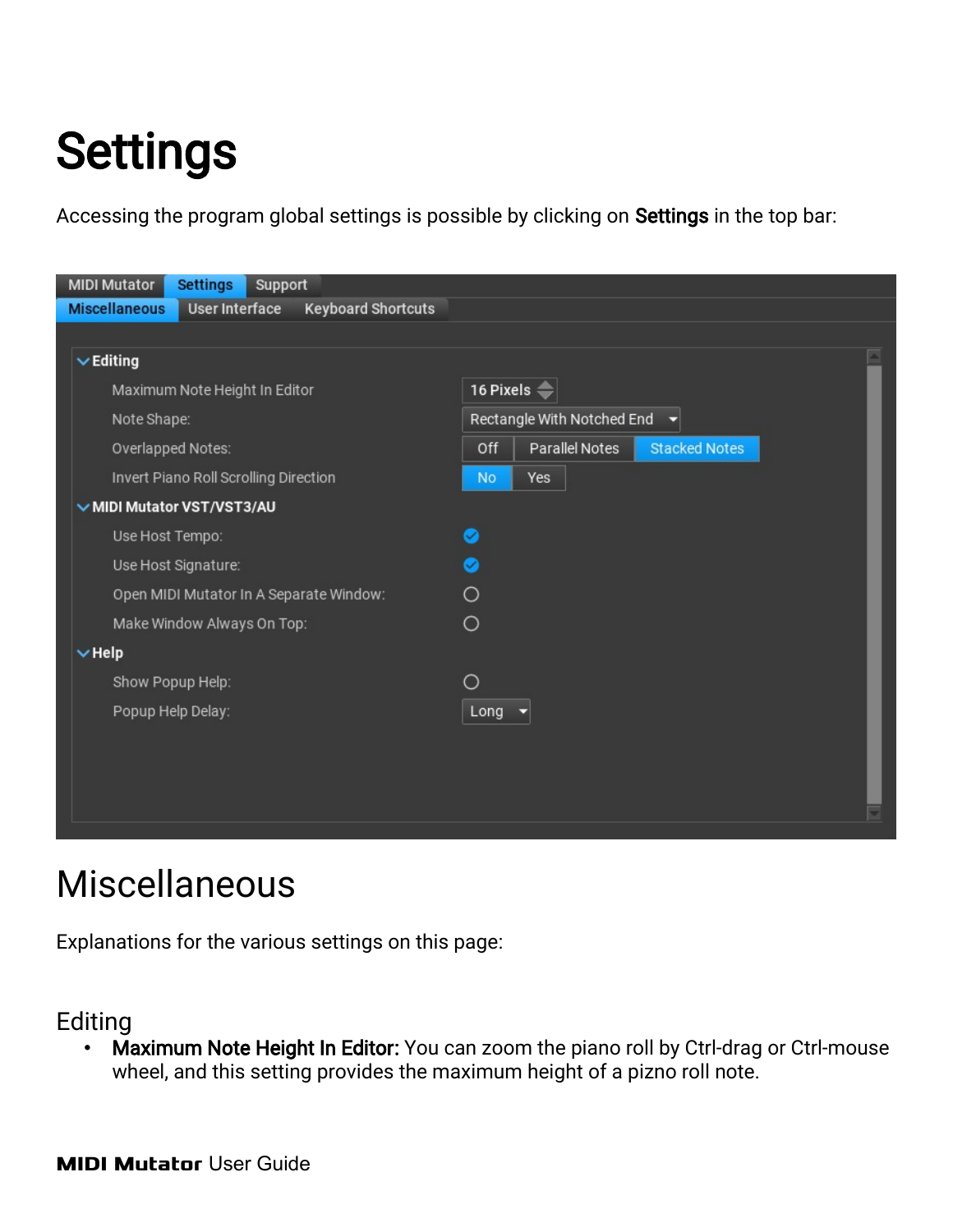- Note Shape: Specify how the notes should be displayed. Possible values: Rectangle, Rectangle With Narrowing End, Rectangle With Notched End, Rectangle With Notched End At The Top
- Overlapped Notes: specify how overlapped notes are display. It is not a good idea to have overlapped notes. Possible values: Off, Parallel Notes, Stacked Notes
- Invert Piano Roll Scrolling Direction: scrolling direction can be changed for the piano roll, this may be needed on macOS

#### MIDI Mutator VST/VST3/AU

- Use Host Tempo: The tempo is automatically synchronized with the host tempo.
- Use Host Signature: The signature is automatically synchronized with the host signature.
- Open MIDI Mutator In A Separate Window: It is possible to open the user interface in its own window, not in the window the plug-in host provides. This is a useful when there are UI rendering issues.
- Make Window Always On Top: The plug-in editor window will be always on top of other windows

#### Help

- Show Popup Help: When enabled, you will see a help message when the mouse is over a UI element
- Popup Help Delay: The delay before a pop-up help appears when you leave the mouse over a UI element

### <span id="page-18-1"></span>User Interface

**MIDI Mutator** has a very flexible user interface: you can change colors, adjust font sizes, button shapes, shading and import/export UI themes. We won't list all the color settings here.

## <span id="page-18-0"></span>Keyboard Shortcuts

A keyboard shortcut is assigned to most operations. You can re-assign shortcuts, or display them as an HTML page.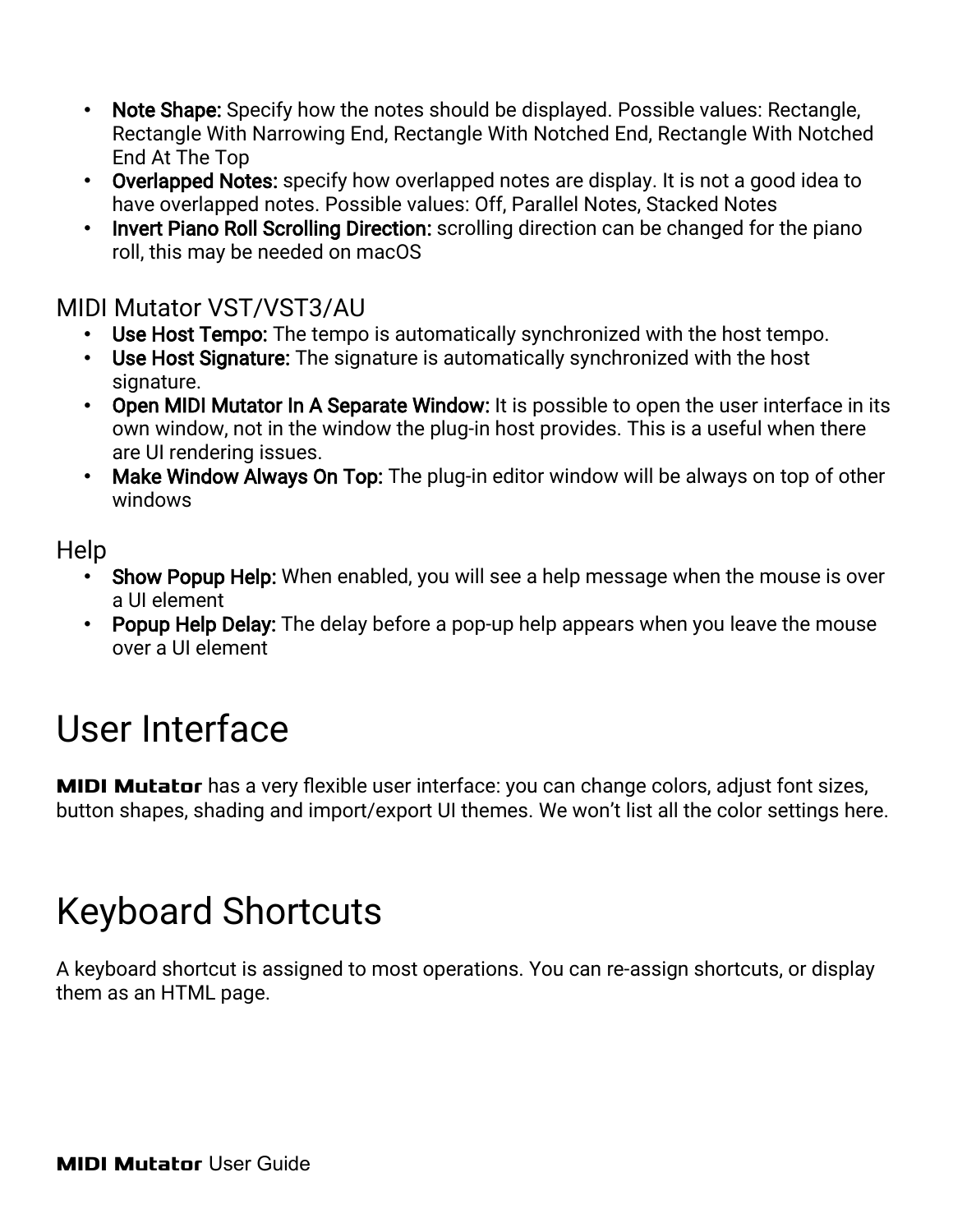## <span id="page-19-2"></span>**Support**

Version and build date is displayed on this page. You can check for updates or send bug reports, or open the on-line user guide in your web browser.

## <span id="page-19-1"></span>Checking for updates

Click on "Check For Updates". If there is an update available, the program offers downloading it. **MIDI Mutator** does not start installation, and does not install anything automatically, you need to start the installer manually.

## <span id="page-19-0"></span>Reporting bugs

Pressing the "Send Bug Report" button opens the standard "mailto:" URL handler on your computer. In some cases this is not configured (e.g. when using a web mail). In this case please send us your questions, suggestions and bug reports to support at musicdevelopments dot com with as much information as possible: OS version, plug-in host version, **MIDI Mutator** version, the steps required to reproduce the issue. It is useful to include a problematic preset (with .rcMMUT file extension from the folder Documents/MIDIMutator/MIDIMutator) as an attachment, because it contains not just the notes, but all the options you have set.